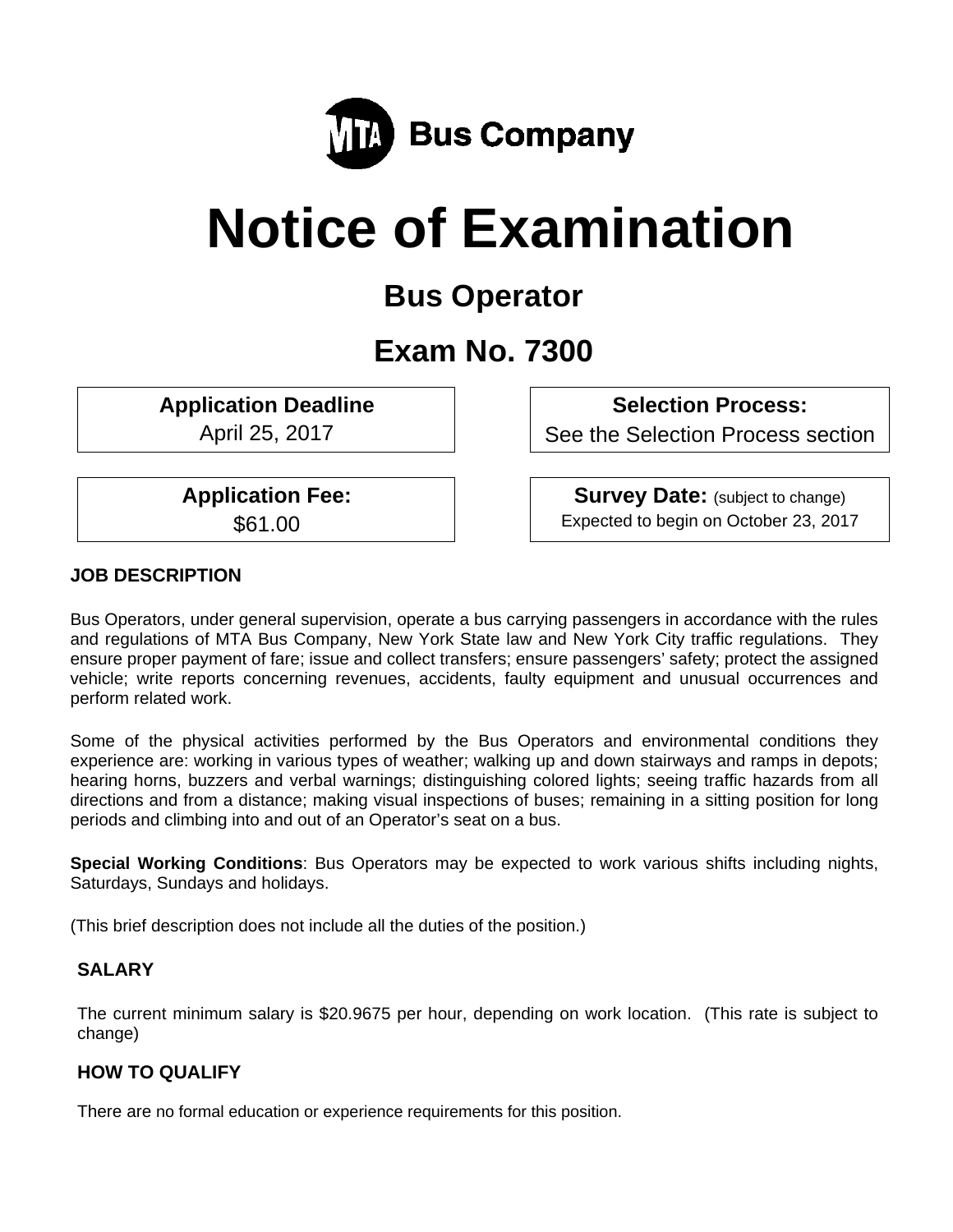## **REQUIREMENTS TO BE APPOINTED:**

#### **Driver License Requirement:**

At the time of consideration for appointment, you must possess:

- 1. A Class B Commercial Driver License (CDL) valid in the State of New York with a passenger endorsement and no disqualifying restrictions, with proof of residency from the state in which that license was issued; or
- 2. A Motor Vehicle Driver license valid in the State of New York and a Learner's Permit for a Class B Commercial Driver License valid in the State of New York with a passenger endorsement and no disqualifying restrictions.

Your CDL or motor vehicle driver license, or any combination thereof, must have been valid in the State of New York for at least three years immediately prior to the date you are appointed to this position.

Candidates who qualify under (2) above will be appointed subject to the receipt of a Class B Commercial Driver License valid in the State of New York with a passenger endorsement and no disqualifying restrictions at the end of a special training course in bus operation.

Candidates who fail to successfully complete the special training course in bus operation, including the receipt of a Class B Commercial Driver License valid in the State of New York with a passenger endorsement and no disqualifying restrictions, will be terminated.

If you have serious moving violations, a license suspension or an accident record you may be disqualified.

The Class B Commercial Driver License with passenger endorsement must be maintained for the duration of your employment in the title.

**Medical Requirement:** Medical guidelines have been established for the position of Bus Operator. You will be examined to determine whether you can perform the essential functions of the position. Where appropriate, a reasonable accommodation will be provided for a person with a disability to enable him or her to perform the essential functions of the job.

**Drug Screening Requirement:** You must pass a drug screening in order to be appointed and if appointed, you will be subject to random drug and alcohol tests for the duration of your employment. Additionally, if you have tested positive on a drug or alcohol test or had a refusal to test during pre-employment or while employed by a Federal DOT-regulated employer during the applicable period, you must have completed the Substance Abuse Professional (SAP) process required by federal law in order to be appointed to this safetysensitive position. .

**Residency:** City residency is not required for this position.

**English Requirement:** You must be able to understand and be understood in English.

**Proof of Identity:** Under the Immigration Reform and Control Act of 1986, you must be able to prove your identity and your right to obtain employment in the United States prior to employment with MaBSTOA/MTA Bus Company.

# **HOW TO SUBMIT AN APPLICATION AND PAY THE APPLICATION FEE**

Submit an application online by the last day of the application period unless you are requesting a Fee Waiver. Applicants who wish to request a Fee Waiver should refer to the "How to Submit an Application When Requesting a Fee Waiver" section below. Applications will not be accepted in person.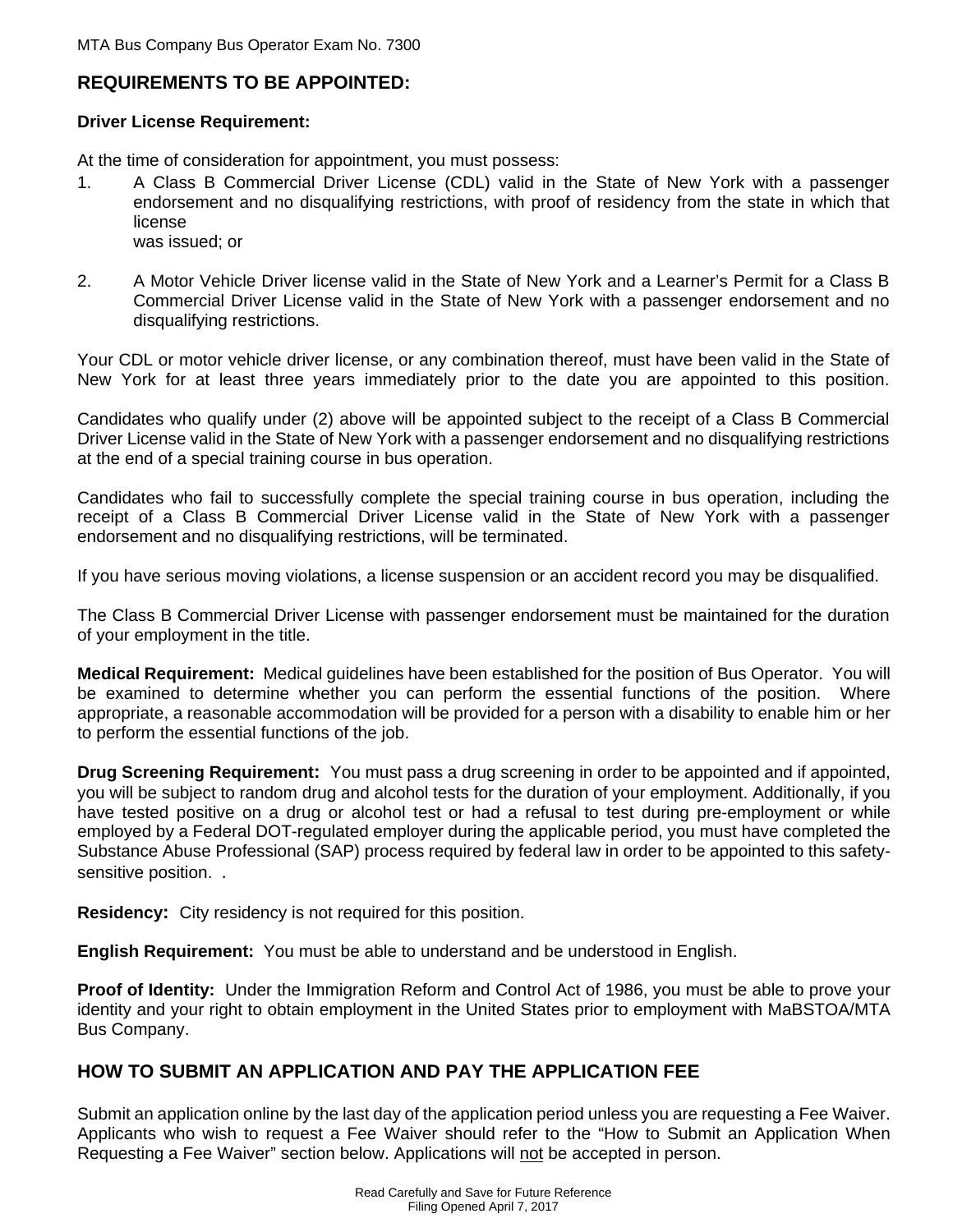MTA Bus Company Bus Operator Exam No. 7300

#### **Online Applications:**

- 1. Apply using http://mta.info/nyct/hr/appexam.htm by the last day of the application period.
- 2. Log into your existing account or create a new account online to apply.
- 3. Follow the steps to submitting an application.
- 4. You will be given a confirmation number after you submit your *Application*.
- 5. A major credit card or a bank card associated with a bank account must be used when paying the application fee.
- 6. You will be sent a confirmation email after you submit payment for the application fee.

Computers with internet access are available on a limited basis at branches of the New York Public Library, the Brooklyn Library and the Queens Library to patrons with a valid library card.

Save your Confirmation number for future reference and proof of filing an *Application*.

Applications will not be accepted in person.

## **HOW TO SUBMIT AN APPLICATION AND PAY THE APPLICATION FEE**

Applicants who wish to request a Fee Waiver must obtain an Application in person at the MTA New York City Transit Exam Information Center as indicated below and must submit the Application by mail to the address in the Correspondence section below by the last day of the application period. Applications will not be accepted in person. Additional information on requesting an application fee waiver is available with the Application.

**MTA New York City Transit Exam Information Center:** Open Monday through Friday, from 9 am to 3 pm, in the lobby at 180 Livingston Street, Brooklyn, New York. Directions: take the A, C, F or R trains to the Jay Street-Metro Tech Statin, or the 2 or 3 train to the Hoyt Street Station.

## **SELECTION PROCESS**

Applicants will be assigned a random list number that is generated electronically and as vacancies occur, they will be scheduled to take the Bus Operator Selection Survey (BOSS). *We anticipate the BOSS for this exam will be held intermittently beginning in October 2017 and throughout 2018.*

Applicants who successfully complete the BOSS and the following components of the employment process will be considered for employment in random list number order.

- A driving record review
- Drug test and medical assessment
- Criminal and work record review (failure to disclose prior convictions may disqualify)

Refer to the "Requirements to be Appointed" section of this notice, above, for additional information on conditions that must be met at the time of appointment.

#### **ADMISSION LETTER**

An *Admission Letter* is mailed to you approximately 10 days before the scheduled survey date. If you do not receive an *Admission Letter* at least 4 days before the scheduled survey date, you may obtain a duplicate letter at the MTA Exam Information Center. A paper copy of the *Admission Letter* is your ticket for admission to the survey. The *Admission Letter* will include your random list number. Candidates who successfully complete all components of the selection process and meet all requirements and conditions will be considered for employment in random list number order as vacancies arise.